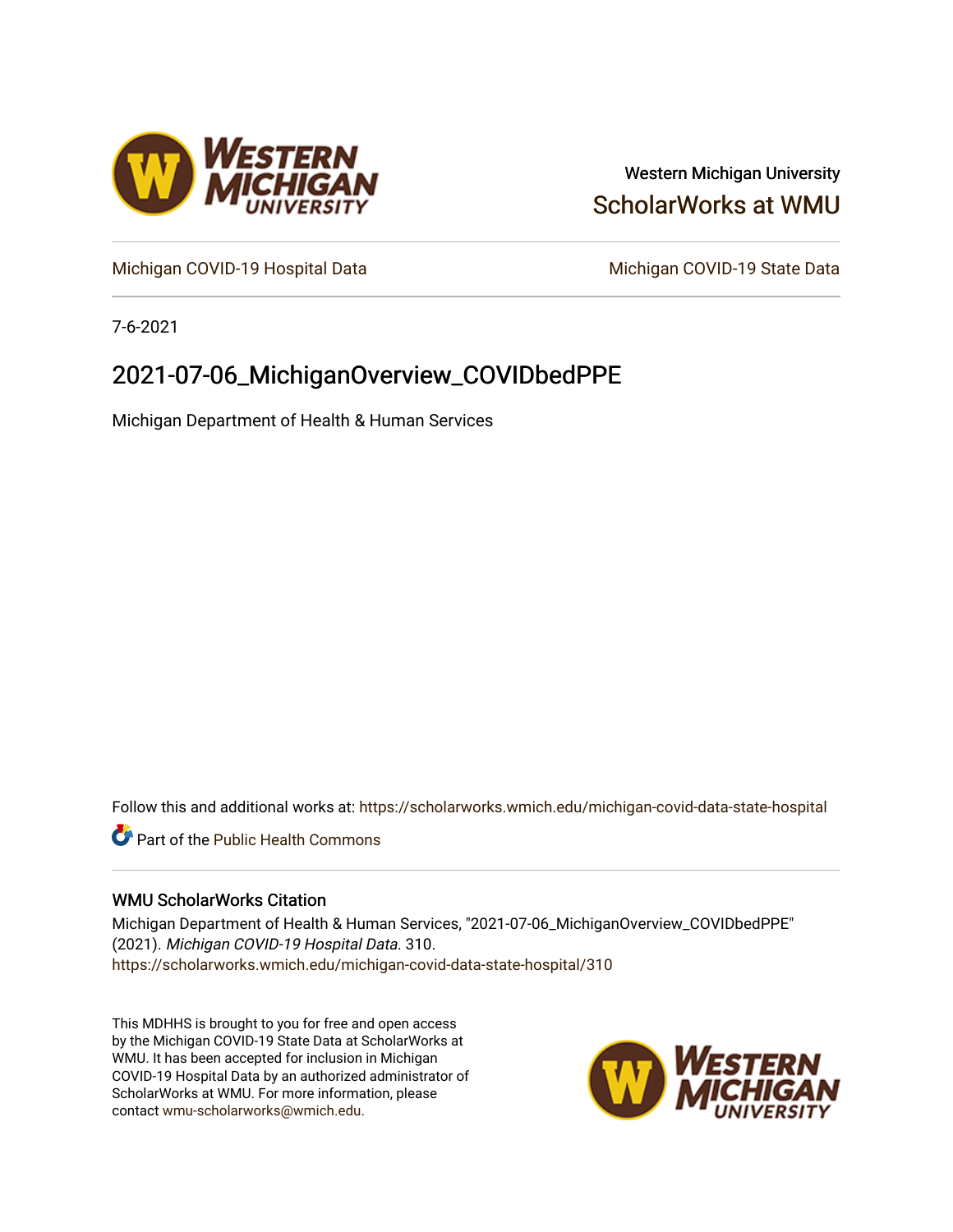# **Statewide Available PPE and Bed Tracking**

**Note:** Data on this page is updated Monday - Friday.

|  | Statewide Hospital Capacity Report for COVID-19* 07/01/2021** |  |  |
|--|---------------------------------------------------------------|--|--|
|--|---------------------------------------------------------------|--|--|

|                     | All<br><b>Hospital</b><br><b>Beds</b> | <b>Adult</b><br><b>Hospital</b><br><b>Beds</b> | Hospital<br>Inpatient<br><b>Beds</b> | <b>Hospital</b><br>Inpatient<br><b>Bed</b><br><b>Occupancy</b> | <b>Adult</b><br><b>Hospital</b><br>Inpatient<br><b>Beds</b> | <b>Adult Hospital</b><br><b>Inpatient Bed</b><br>Occupancy | <b>ICU</b><br><b>Beds</b> | <b>ICU Bed</b><br>Occupancy | <b>Adult</b><br><b>ICUBeds</b> | <b>Adult ICU</b><br><b>Bed</b><br><b>Occupancy</b> | Total<br>Ventilators | <b>MechanicalVentilators</b><br>in use |
|---------------------|---------------------------------------|------------------------------------------------|--------------------------------------|----------------------------------------------------------------|-------------------------------------------------------------|------------------------------------------------------------|---------------------------|-----------------------------|--------------------------------|----------------------------------------------------|----------------------|----------------------------------------|
| <b>Region</b>       | 1,841                                 | 1,706                                          | 1,543                                | 1,199                                                          | A63,                                                        | 1,098                                                      | 206                       | 153                         | 194                            | 148                                                | 228                  | 32                                     |
| <b>Region</b><br>2N | 6,222                                 | 5,877                                          | 5,587                                | 4,371                                                          | 5,232                                                       | 4,106                                                      | 572                       | 393                         | 556                            | 386                                                | 965                  | 185                                    |
| <b>Region</b><br>2S | 8,057                                 | 7,166                                          | 7,214                                | 5,954                                                          | 6,346                                                       | 5,158                                                      | 1,038                     | 849                         | 713                            | 579                                                | 1,440                | 540                                    |
| <b>Region</b>       | 3,113                                 | 2,973                                          | 2,807                                | 2,178                                                          | 2,639                                                       | 2,076                                                      | 406                       | 309                         | 322                            | 257                                                | 607                  | 178                                    |
| <b>Region</b><br>5  | 1,680                                 | 1,663                                          | 1,426                                | 1,030                                                          | 1,386                                                       | 1,007                                                      | 209                       | 123                         | 172                            | 118                                                | 312                  | 49                                     |
| <b>Region</b><br>6  | 3,251                                 | 2,815                                          | 2,939                                | 2,251                                                          | 2,491                                                       | 1,976                                                      | 391                       | 270                         | 237                            | 163                                                | 578                  | 127                                    |
| <b>Region</b>       | 1,044                                 | 972                                            | 1,023                                | 620                                                            | 972                                                         | 597                                                        | 204                       | 123                         | 182                            | 112                                                | 124                  | 21                                     |
| <b>Region</b><br>8  | 750                                   | 732                                            | 538                                  | 291                                                            | 516                                                         | 285                                                        | 78                        | 40                          | 59                             | 35                                                 | 122                  | 5                                      |
| <b>Total</b>        | 25,958                                | 23,904                                         | 23,077                               | 17,894                                                         | 21,045                                                      | 16,303                                                     | 3,104                     | 2,260                       | 2,435                          | 1,798                                              | 4,376                | 1,137                                  |

\*96% response rate \*\*Data is preliminary and subject to change.

#### **COVID-19 Metrics 7/6/2021**

| <b>HCC Region</b>                                             | <b>Region 1</b> | <b>Region 2</b><br><b>North</b> | <b>Region 2</b><br>South | <b>Region 3</b> | <b>Region 5</b> | <b>Region 6</b> | <b>Region 7</b> | <b>Region 8</b> | <b>Total</b> |
|---------------------------------------------------------------|-----------------|---------------------------------|--------------------------|-----------------|-----------------|-----------------|-----------------|-----------------|--------------|
| <b>Total Hospitalized Adult</b><br><b>Suspected/Confirmed</b> | 25              | 58                              | 114                      | 22              | 29              | 35              | 4               | 4               | 291          |
| <b>Adult Confirmed-Positive</b><br><b>COVID</b>               | 14              | 39                              | 87                       | 18              | 24              | 30              | 4               | 4               | 220          |
| <b>Hospitalized Peds</b><br><b>Confirmed/Suspected</b>        | 3               | 5                               | 6                        |                 |                 |                 | $\mathbf 0$     |                 | 18           |
| <b>Hospitalized Ped</b><br><b>Confirmed-Positive</b>          |                 |                                 | 5                        | $\mathbf 0$     |                 |                 | 0               | 0               | 9            |
| <b>Hospitalized and Ventilated</b><br><b>COVID</b>            | $\Omega$        | $\overline{2}$                  | 17                       | 2               | $\mathbf 0$     | 6               | $\Omega$        | 0               | 27           |
| <b>Adult ICU Confirmed/Suspected</b><br><b>COVID</b>          | 3               | 8                               | 30                       | 4               | 6               | 12              |                 | 0               | 64           |
| <b>ICU Adult Confirmed-</b><br><b>Positive COVID</b>          | $\overline{2}$  | 6                               | 26                       | 3               | 5               | 7               |                 | 0               | 50           |
| <b>Prev Day COVID</b><br><b>Related ED Visits</b>             | 53              | 210                             | 285                      | 63              | 58              | 14              | 127             | 38              | 848          |

**Changes have recently been made to the clinical variables shared on the MDHHS website. These changes were made to align with the new reporting requirements from the federal government. To better accommodate all users of this data, MDHHS is expanding the data provided from the previous clinical variables section to the information described in the new clinical variables section. Data users should carefully consider which variables meet their current or ongoing needs for information.**

#### **Previous Clinical Variables:**

**# of ED Discharges -** The number of patients discharged home (or equivalent) from ED with suspected or confirmed COVID-19 in past 24 hours. INCLUDE hospital urgent care and ED drive through.

**# in Critical Care -** The CURRENT number of patients in critical care units with suspected or confirmed COVID-19. INCLUDE non-critical care areas being

used for surge critical care. DO NOT INCLUDE ED boarding/overflow (patients currently admitted and awaiting bed).

**# on Ventilators -** The CURRENT number of patients receiving mechanical ventilation with suspected or confirmed COVID-19. DO NOT INCLUDE ED boarding/overflow (patients currently admitted and awaiting bed) and surge critical care areas.

**# of Inpatients -** The total number of positive tests for COVID-19 among admitted patients.

**New Clinical Variables:**

**Previous Day's COVID-19-related ED Visits** ( Enter the total number of ED visits who were seen on the previous calendar day who had a visit related to COVID-19 (meets suspected or confirmed definition or presents for COVID diagnostic testing - do not count patients who present for pre-procedure screening).)

**Total ICU adult suspected or confirmed positive COVID patients** (Patients currently hospitalized in an adult ICU bed who have suspected or laboratoryconfirmed COVID-19.)

**Hospitalized ICU adult confirmed-positive COVID patients** (same as above, laboratory confirmed only)

**Hospitalized and ventilated COVID patients** (Patients currently hospitalized in an adult, pediatric or neonatal inpatient bed who have suspected or laboratory-confirmed COVID-19 and are on a mechanical ventilator (as defined in 7 above).)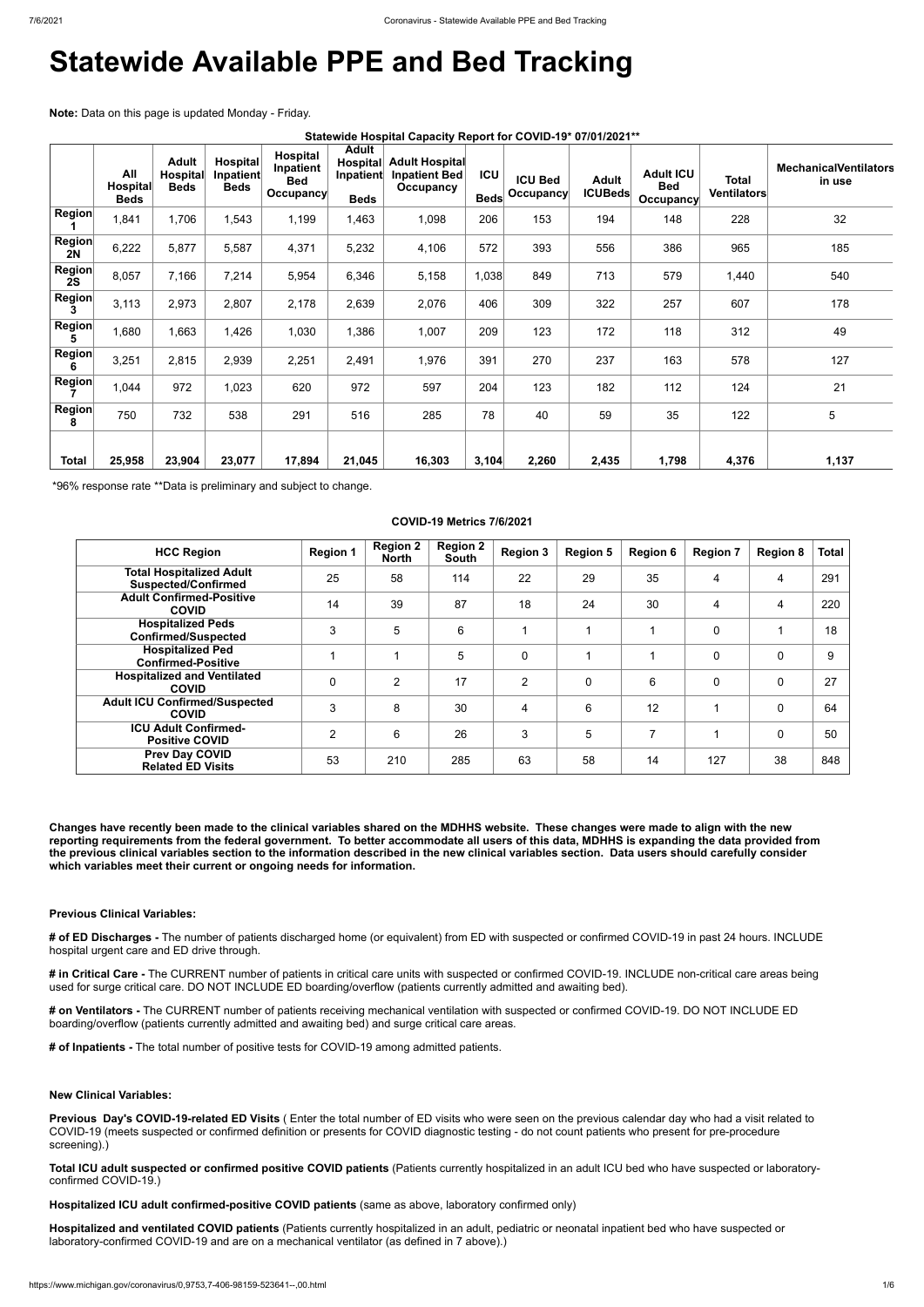**Total hospitalized adult suspected or confirmed positive COVID patients** (Patients currently hospitalized in an adult inpatient bed who have laboratoryconfirmed or suspected COVID-19. Include those in observation beds.)

**Hospitalized adult confirmed-positive COVID patients** (same as above, laboratory confirmed only)

**Total hospitalized pediatric suspected or confirmed positive COVID patients** (Patients currently hospitalized in a pediatric inpatient bed, including NICU, newborn, and nursery, who are suspected or laboratory-confirmed-positive for COVID-19. Include those in observation beds.)

**Hospitalized pediatric confirmed-positive COVID patients** (Patients currently hospitalized in a pediatric inpatient bed, including NICU, newborn, and nursery, who have laboratory-confirmed COVID-19. Include those in observation beds.)

#### **Statewide Hospital Available PPE Tracking for COVID-19\* 06/30/2021\*\***

|                  | N95 Masks | <b>PAPR/Other</b><br><b>Respirators</b> | <b>Surgical Mask</b> | <b>Eye Protection</b> | Gowns     | Launderable<br><b>Gowns</b> | <b>Exam Gloves</b><br>(single) |
|------------------|-----------|-----------------------------------------|----------------------|-----------------------|-----------|-----------------------------|--------------------------------|
|                  |           |                                         |                      |                       |           |                             |                                |
| <b>Region 1</b>  | 581,559   | 205                                     | 3,689,997            | 130,946               | 421,483   | 3,909                       | 22,247,927                     |
|                  |           |                                         |                      |                       |           |                             |                                |
| <b>Region 2N</b> | 477,638   | 607                                     | 1,322,282            | 73,047                | 316,122   | 6,650                       | 15,071,078                     |
|                  |           |                                         |                      |                       |           |                             |                                |
| <b>Region 2S</b> | 1,015,343 | 1,393                                   | 3,060,210            | 422,874               | 1,238,246 | 15,530                      | 61,529,118                     |
|                  |           |                                         |                      |                       |           |                             |                                |
| <b>Region 3</b>  | 680,251   | 692                                     | 2,572,310            | 111,990               | 974,714   | 4,059                       | 12,076,764                     |
|                  |           |                                         |                      |                       |           |                             |                                |
| <b>Region 5</b>  | 544,262   | 516                                     | 718,871              | 33,766                | 349,658   | 1,138                       | 3,257,139                      |
|                  |           |                                         |                      |                       |           |                             |                                |
| <b>Region 6</b>  | 1,304,014 | 556                                     | 2,779,080            | 137,842               | 377,437   | 5,516                       | 17,054,809                     |
|                  |           |                                         |                      |                       |           |                             |                                |
| <b>Region 7</b>  | 92,179    | 573                                     | 1,467,723            | 64,180                | 61,197    | 6,090                       | 10,968,407                     |
|                  |           |                                         |                      |                       |           |                             |                                |
| <b>Region 8</b>  | 182,777   | 427                                     | 545,907              | 26,505                | 103,714   | 5,691                       | 3,221,336                      |
|                  |           |                                         |                      |                       |           |                             |                                |
| <b>Totals</b>    | 4,878,023 | 4,969                                   | 16,156,380           | 1,001,150             | 3,842,571 | 48,583                      | 145,426,578                    |

\*93% response rate \*\*Data is preliminary and subject to change. Posted every Wednesday.

Data is self-reported by hospitals daily to the EM Resource System per **[MDHHS Director Robert Gordon's Emergency Order](https://www.michigan.gov/documents/coronavirus/MDHHS_epidemic_reporting_order_and_instructions_684709_7.pdf)**.

Changes in inventory numbers have likely occurred since reporting was completed.

• This information will be updated daily by 7 p.m.

Information about Healthcare Coalition Regions is available on the **[MDHHS website](https://www.michigan.gov/mdhhs/0,5885,7-339-71548_54783_54826_56171-237197--,00.html#hcc)**.

**Region1** - Clinton, Eaton, Gratiot, Hillsdale, Ingham, Jackson, Lenawee, Livingston and Shiawassee counties.

**Region 2S** - City of Detroit and Monroe, Washtenaw and Wayne counties.

**Region 2N** - Macomb, Oakland and St. Clair counties.

**Region 3** - Saginaw, Alcona, Iosco, Ogemaw, Arenac, Gladwin, Midland, Bay, Genesee, Tuscola, Lapeer, Sanilac and Huron counties.

**Region 5** - Allegan, Barry, Calhoun, Branch, St. Joseph, Cass, Berrien, Van Buren and Kalamazoo counties.

**Region 6** - Clare, Ionia, Isabella, Kent, Lake, Mason, Mecosta, Montcalm, Muskegon, Newaygo, Oceana, Osceola and Ottawa counties.

**Region 7** - Manistee, Wexford, Missaukee, Roscommon, Benzie, Leelanau, Grand Traverse, Kalkaska, Crawford, Oscoda, Antrim, Otsego, Montmorency, Alpena, Presque Ilse, Cheboygan, Emmet and Charlevoix counties.

**Region 8** - Chippewa, Mackinac, Luce, Schoolcraft, Delta, Alger, Marquette, Dickinson, Menominee, Baraga, Iron, Gogebic, Ontonagon, Houghton and Keweenaw counties.

| PPE Days On Hand as of 6/28/2021         |            |                                 |                       |                               |            |                      |  |  |
|------------------------------------------|------------|---------------------------------|-----------------------|-------------------------------|------------|----------------------|--|--|
| <b>Hospital</b>                          | N95 Masks  | <b>Surgical</b><br><b>Masks</b> | Gowns                 | <b>Exam Gloves</b> Protection | Eye        |                      |  |  |
| Allegan General Hospital                 | >30 days   | >30 days                        | >30 days              | >30 days                      | >30 days   | Health System        |  |  |
| Ascension Borgess Hospital               | >30 days   | >30 days                        | >30 days              | 15-30 days                    | >30 days   | Health System        |  |  |
| Ascension Borgess-Pipp Hospital          | $>30$ days | >30 days                        | >30 days              | 15-30 days                    | >30 days   | Health System        |  |  |
| Ascension Brighton Center for Recovery   | 15-30 days | 15-30 days                      | >30 days              | >30 days                      | >30 days   | Health System        |  |  |
| <b>Ascension Genesys Hospital</b>        | >30 days   | $\overline{>30}$ days           | >30 days              | $15-30$ days                  | >30 days   | Health System        |  |  |
| Ascension Macomb Oakland Madison Heights | >30 days   | >30 days                        | 15-30 days            | 15-30 days                    | >30 days   | Health System        |  |  |
| <b>Ascension Macomb Oakland Warren</b>   | >30 days   | 7-14 days                       | >30 days              | >30 days                      | $>30$ days | Health System        |  |  |
| Ascension Providence Hospital Novi       | >30 days   | >30 days                        | >30 days              | >30 days                      | >30 days   | <b>Health System</b> |  |  |
| Ascension Providence Hospital Southfield | >30 days   | >30 days                        | >30 days              | $15-30$ days                  | >30 days   | Health System        |  |  |
| <b>Ascension Providence Rochester</b>    | >30 days   | >30 days                        | >30 days              | 15-30 days                    | >30 days   | <b>Health System</b> |  |  |
| <b>Ascension River District Hospital</b> | >30 days   | >30 days                        | >30 days              | 15-30 days                    | >30 days   | Health System        |  |  |
| Ascension St. John Hospital              | >30 days   | >30 days                        | $>30$ days            | >30 days                      | >30 days   | Health System        |  |  |
| Ascension St. Joseph Hospital            | >30 days   | >30 days                        | $>30$ days            | >30 days                      | $>30$ days | Health System        |  |  |
| Ascension St. Mary's Hospital            | >30 days   | >30 days                        | >30 days              | 15-30 days                    | >30 days   | Health System        |  |  |
| <b>Ascension Standish Hospital</b>       | >30 days   | 15-30 days                      | >30 days              | >30 days                      | >30 days   | Health System        |  |  |
| Aspirus Iron River Hospital              | >30 days   | >30 days                        | >30 days              | >30 days                      | >30 days   | Health System        |  |  |
| Aspirus Ironwood Hospital                | >30 days   | >30 days                        | 15-30 days            | 15-30 days                    | >30 days   | Health System        |  |  |
| Aspirus Keweenaw Hospital                | >30 days   | >30 days                        | >30 days              | >30 days                      | >30 days   | Health System        |  |  |
| Aspirus Ontonagon Hospital               | >30 days   | >30 days                        | >30 days              | >30 days                      | >30 days   | <b>Health System</b> |  |  |
| Baraga County Memorial Hospital          | >30 days   | >30 days                        | >30 days              | >30 days                      | >30 days   | Independent          |  |  |
| <b>Beaumont Farmington Hills</b>         | >30 days   | >30 days                        | >30 days              | >30 days                      | >30 days   | Health System        |  |  |
| Beaumont Healthcare Center - Canton      | $>30$ days | $>30$ days                      | $\overline{>30}$ days | >30 days                      | $>30$ days | Health System        |  |  |
| Beaumont Hospital - Royal Oak            | >30 days   | >30 days                        | >30 days              | >30 days                      | >30 days   | <b>Health System</b> |  |  |
| Beaumont Hospital - Troy                 | >30 days   | >30 days                        | $>30$ days            | >30 days                      | >30 days   | Health System        |  |  |
| <b>Beaumont Hospital Dearborn</b>        | >30 days   | >30 days                        | >30 days              | >30 days                      | >30 days   | Health System        |  |  |
| <b>Beaumont Hospital Grosse Pointe</b>   | >30 days   | $>30$ days                      | >30 days              | >30 days                      | >30 days   | Health System        |  |  |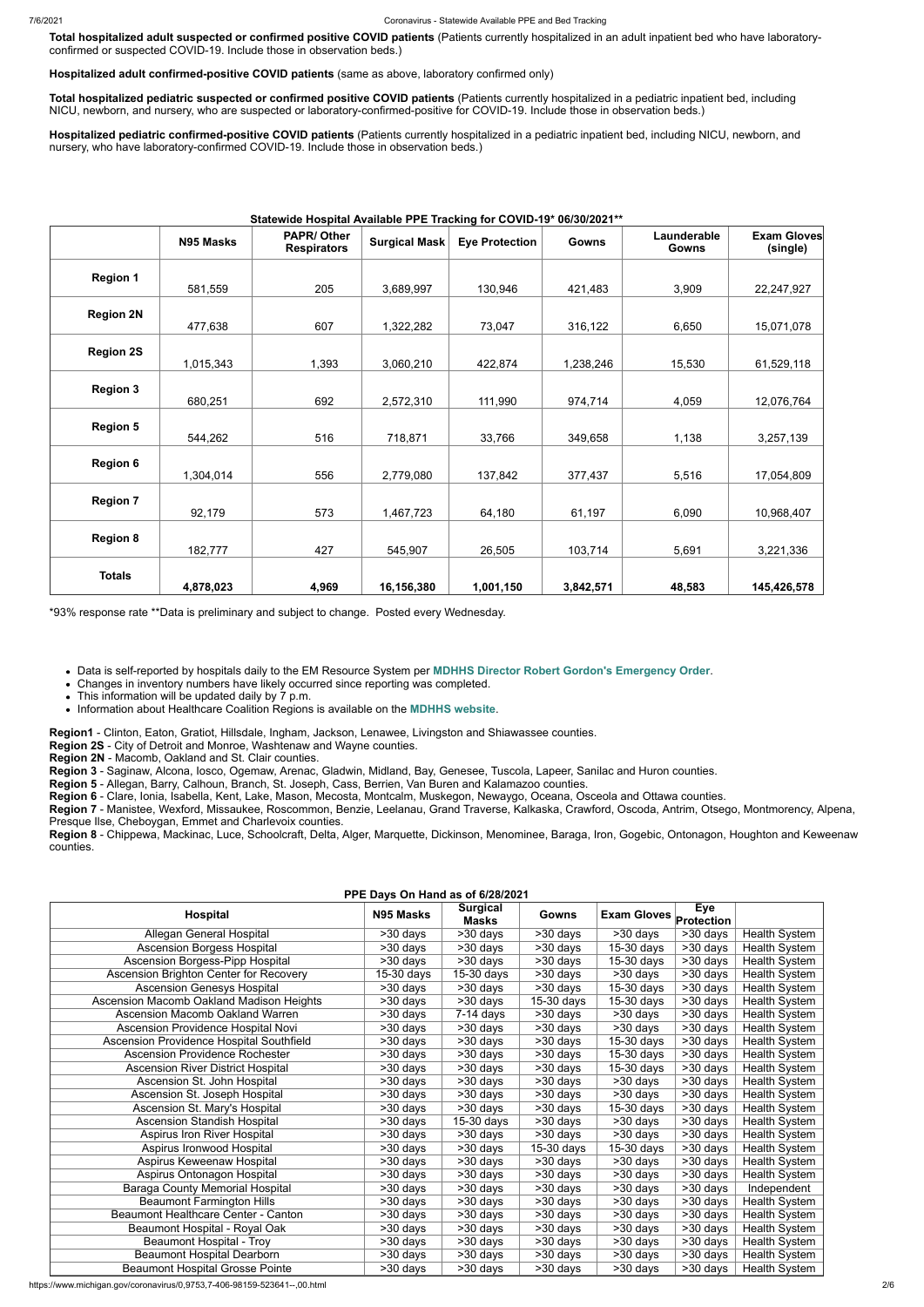7/6/2021 Coronavirus - Statewide Available PPE and Bed Tracking

| Hospital                                                                         | N95 Masks                                    | <b>Surgical</b><br><b>Masks</b>                | Gowns                                  | <b>Exam Gloves</b>                               | Eye<br>Protection                                |                                              |
|----------------------------------------------------------------------------------|----------------------------------------------|------------------------------------------------|----------------------------------------|--------------------------------------------------|--------------------------------------------------|----------------------------------------------|
| <b>Beaumont Hospital Taylor</b>                                                  | >30 days                                     | >30 days                                       | $>30$ days                             | >30 days                                         | >30 days                                         | <b>Health System</b>                         |
| <b>Beaumont Hospital Trenton</b>                                                 | $>30$ days                                   | >30 days                                       | $>30$ days                             | $>30$ days                                       | $>30$ days                                       | <b>Health System</b>                         |
| <b>Beaumont Hospital Wayne</b>                                                   | >30 days                                     | >30 days                                       | $>30$ days                             | $>30$ days                                       | $>30$ days                                       | Health System                                |
| <b>Borgess Lee Memorial Hospital</b><br><b>Bronson Battle Creek</b>              | >30 days<br>15-30 days                       | >30 days<br>>30 days                           | >30 days<br>$>30$ days                 | 15-30 days<br>15-30 days                         | $>30$ days<br>>30 days                           | <b>Health System</b><br><b>Health System</b> |
| Bronson LakeView Hospital                                                        | $\overline{>}30$ days                        | >30 days                                       | $>30$ days                             | 15-30 days                                       | $\overline{\phantom{1}}$ > 30 days               | <b>Health System</b>                         |
| <b>Bronson Methodist Hospital</b>                                                | $7-14$ days                                  | $7-14$ days                                    | 15-30 days                             | $7-14$ days                                      | >30 days                                         | <b>Health System</b>                         |
| <b>Bronson South Haven</b>                                                       | >30 days                                     | >30 days                                       | 15-30 days                             | 15-30 days                                       | $\overline{\phantom{1}}$ > 30 days               | <b>Health System</b>                         |
| Children's Hospital of Michigan<br><b>Covenant Healthcare</b>                    | 15-30 days<br>>30 days                       | 15-30 days<br>>30 days                         | $7-14$ days<br>>30 days                | 7-14 days<br>4-6 days                            | 15-30 days<br>>30 days                           | <b>Health System</b><br><b>Health System</b> |
| <b>Deckerville Community Hospital</b>                                            | 15-30 days                                   | 15-30 days                                     | 15-30 days                             | 15-30 days                                       | >30 days                                         | Independent                                  |
| Detroit Receiving Hosp & Univ Health Ctr                                         | 15-30 days                                   | 15-30 days                                     | 7-14 days                              | 15-30 days                                       | 15-30 days                                       | <b>Health System</b>                         |
| Dickinson Memorial Health Care System                                            | >30 days                                     | >30 days                                       | >30 days                               | >30 days                                         | >30 days                                         | Independent                                  |
| Eaton Rapids Medical Center<br><b>Garden City Hospital</b>                       | $\overline{>30}$ days<br>>30 days            | >30 days<br>>30 days                           | $\overline{>}30$ days<br>>30 days      | >30 days<br>15-30 days                           | $\overline{>30}$ days<br>$>30$ days              | Independent<br><b>Health System</b>          |
| <b>Harbor Beach Community Hospital</b>                                           | $>30$ days                                   | >30 days                                       | $\overline{>}30$ days                  | >30 days                                         | >30 days                                         | Independent                                  |
| Harper Univ/Hutzel Women's Hospitals                                             | 15-30 days                                   | $7-14$ days                                    | 15-30 days                             | 15-30 days                                       | 15-30 days                                       | <b>Health System</b>                         |
| Helen Newberry Joy Hospital                                                      | $7-14$ days                                  | $7-14$ days                                    | $\overline{7}$ -14 days                | $\overline{7}$ -14 days                          | $7-14$ days                                      | Independent                                  |
| Henry Ford West Bloomfield Hospital<br>Henry Ford Allegiance Health              | >30 days<br>>30 days                         | >30 days<br>>30 days                           | >30 days                               | >30 days<br>>30 days                             | >30 days                                         | <b>Health System</b>                         |
| Henry Ford Health Center Brownstown                                              | >30 days                                     | 15-30 days                                     | >30 days<br>15-30 days                 | >30 days                                         | >30 days<br>$\overline{\phantom{1}}$ > 30 days   | <b>Health System</b><br><b>Health System</b> |
| Henry Ford Hospital                                                              | 15-30 days                                   | $7-14$ days                                    | $1-3$ days                             | >30 days                                         | 15-30 days                                       | <b>Health System</b>                         |
| Henry Ford Macomb Hospital                                                       | $\overline{\phantom{1}}$ > 30 days           | >30 days                                       | $>30$ days                             | 7-14 days                                        | $\overline{\phantom{1}}$ > 30 days               | <b>Health System</b>                         |
| Henry Ford Med Center Sterling Heights                                           | 1-3 days                                     | 1-3 days                                       | 1-3 days                               | 4-6 days                                         | 1-3 days                                         | <b>Health System</b>                         |
| Henry Ford Medical Center - Fairlane<br>Henry Ford Medical Center- Cottage       | $7-14$ days<br>$7-14$ days                   | $7-14$ days<br>$7-14$ days                     | $\overline{7}$ -14 days<br>$7-14$ days | 7-14 days<br>7-14 days                           | $7-14$ days<br>4-6 days                          | <b>Health System</b><br><b>Health System</b> |
| Henry Ford Wyandotte Hospital                                                    | >30 days                                     | 1-3 days                                       | 1-3 days                               | >30 days                                         | $>30$ days                                       | Health System                                |
| Hills and Dales General Hospital                                                 | $>30$ days                                   | >30 days                                       | $>30$ days                             | >30 days                                         | $>30$ days                                       | Independent                                  |
| Hillsdale Hospital                                                               | $>30$ days                                   | >30 days                                       | $>30$ days                             | $>30$ days                                       | >30 days                                         | Independent                                  |
| <b>Holland Community Hospital</b><br><b>Hurley Medical Center</b>                | >30 days<br>$\overline{>30}$ days            | >30 days<br>$\overline{>30}$ days              | $>30$ days<br>$\overline{>30}$ days    | >30 days<br>15-30 days                           | 15-30 days<br>>30 days                           | Independent<br><b>Health System</b>          |
| <b>Huron Valley Sinai Hospital</b>                                               | $15-30$ days                                 | 15-30 days                                     | 15-30 days                             | 15-30 days                                       | $\overline{15}$ -30 days                         | <b>Health System</b>                         |
| Kalkaska Memorial Health Center                                                  | >30 days                                     | >30 days                                       | $\overline{>30}$ days                  | $\overline{>30}$ days                            | >30 days                                         | Independent                                  |
| Karmanos Cancer Center                                                           | $\overline{>30}$ days                        | >30 days                                       | $>30$ days                             | >30 days                                         | >30 days                                         | <b>Health System</b>                         |
| Lake Huron Medical Center (was SJMPH)                                            | 15-30 days                                   | 15-30 days                                     | 15-30 days                             | 15-30 days                                       |                                                  | 15-30 days Health System                     |
| Lakeland Hospital, Niles<br>Lakeland Hospital, Watervliet                        | >30 days<br>>30 days                         | >30 days<br>>30 days                           | 15-30 days<br>15-30 days               | >30 days<br>>30 days                             | 15-30 days<br>15-30 days                         | <b>Health System</b><br><b>Health System</b> |
| Lakeland Medical Center. - St. Joseph                                            | >30 days                                     | >30 days                                       | $>30$ days                             | >30 days                                         | 15-30 days                                       | <b>Health System</b>                         |
| Mackinac Straits Hospital                                                        | >30 days                                     | $>30$ days                                     | 15-30 days                             | 15-30 days                                       | $>30$ days                                       | Independent                                  |
| Marlette Regional Hospital                                                       | $>30$ days                                   | >30 days                                       | $>30$ days                             | >30 days                                         | $\overline{\phantom{1}}$ > 30 days               | Independent                                  |
| McKenzie Memorial Hospital<br>McLaren - Macomb                                   | $>30$ days<br>15-30 days                     | >30 days<br>15-30 days                         | $>30$ days<br>15-30 days               | >30 days<br>4-6 days                             | >30 days<br>15-30 days                           | Independent<br><b>Health System</b>          |
| <b>McLaren Bay Region</b>                                                        | $7-14$ days                                  | 7-14 days                                      | $7-14$ days                            | 7-14 days                                        | $7-14$ days                                      | <b>Health System</b>                         |
| McLaren Bay Special Care                                                         | >30 days                                     | >30 days                                       | >30 days                               | 4-6 days                                         | >30 days                                         | <b>Health System</b>                         |
| <b>McLaren Caro Region</b>                                                       | 15-30 days                                   | 15-30 days                                     | 15-30 days                             | 15-30 days                                       | 15-30 days                                       | <b>Health System</b>                         |
| McLaren Central Michigan Hospital<br><b>McLaren Flint</b>                        | >30 days<br>15-30 days                       | >30 days<br>15-30 days                         | >30 days<br>15-30 days                 | >30 days<br>>30 days                             | >30 days<br>15-30 days                           | <b>Health System</b>                         |
| <b>McLaren Greater Lansing</b>                                                   | >30 days                                     | >30 days                                       | >30 days                               | >30 days                                         | >30 days                                         | <b>Health System</b><br>Health System        |
| <b>McLaren Lapeer Region</b>                                                     | >30 days                                     | >30 days                                       | 7-14 days                              | $7-14$ days                                      | 15-30 days                                       | <b>Health System</b>                         |
| McLaren Northern Michigan - Cheboygan                                            | >30 days                                     | >30 days                                       | >30 days                               | >30 days                                         | >30 days                                         | <b>Health System</b>                         |
| McLaren Northern Michigan - Petoskey                                             | >30 days<br>$\overline{>}30$ days            | >30 days                                       | >30 days<br>$\overline{>}30$ days      | >30 days                                         | >30 days<br>$\overline{>30}$ days                | <b>Health System</b>                         |
| McLaren Orthopedic Hospital<br>McLaren Port Huron Hospital                       | >30 days                                     | >30 days<br>>30 days                           | >30 days                               | $>30$ days<br>>30 days                           | $7-14$ days                                      | Health System<br><b>Health System</b>        |
| <b>McLaren Thumb Region</b>                                                      | $15-30$ days                                 | 15-30 days                                     | 15-30 days                             | 15-30 days                                       | 15-30 days                                       | <b>Health System</b>                         |
| McLaren-Oakland Hospital                                                         | $\overline{1}5-30$ days                      | $7-14$ days                                    | 15-30 days                             | 15-30 days                                       | 15-30 days                                       | <b>Health System</b>                         |
| <b>Memorial Healthcare</b>                                                       | $7-14$ days                                  | $7-14$ days                                    | $\overline{7}$ -14 days                | $7-14$ days                                      | $7-14$ days                                      | Independent                                  |
| Mercy Health Hackley Campus<br>Mercy Health Lakeshore Campus                     | $>30$ days<br>$\overline{>30}$ days          | >30 days<br>>30 days                           | >30 days<br>$\overline{>}30$ days      | >30 days<br>$>30$ days                           | $>30$ days<br>>30 days                           | <b>Health System</b><br><b>Health System</b> |
| Mercy Health Mercy Campus                                                        | >30 days                                     | >30 days                                       | $>30$ days                             | >30 days                                         | >30 days                                         | <b>Health System</b>                         |
| Mercy Health Southwest Campus                                                    | >30 days                                     | >30 days                                       | 15-30 days                             | >30 days                                         | 15-30 days                                       | <b>Health System</b>                         |
| Mercy Health St. Mary's Main Campus                                              | >30 days                                     | >30 days                                       | 15-30 days                             | >30 days                                         | >30 days                                         | Health System                                |
| Metro Health Hospital<br>MidMichigan Medical Center - Alpena                     | >30 days<br>$>30$ days                       | >30 days<br>>30 days                           | $>30$ days<br>$>30$ days               | >30 days<br>>30 days                             | >30 days<br>$>30$ days                           | <b>Health System</b><br><b>Health System</b> |
| MidMichigan Medical Center - Clare                                               | 15-30 days                                   | >30 days                                       | 15-30 days                             | >30 days                                         | >30 days                                         | <b>Health System</b>                         |
| MidMichigan Medical Center - Gladwin                                             | $>30$ days                                   | >30 days                                       | $>30$ days                             | >30 days                                         | $\overline{\phantom{1}}$ > 30 days               | <b>Health System</b>                         |
| MidMichigan Medical Center - Gratiot                                             | 15-30 days                                   | >30 days                                       | 15-30 days                             | >30 days                                         | >30 days                                         | <b>Health System</b>                         |
| MidMichigan Medical Center - Midland<br>MidMichigan Medical Center - Mt Pleasant | 15-30 days<br>15-30 days                     | 15-30 days<br>>30 days                         | $>30$ days<br>15-30 days               | 15-30 days<br>>30 days                           | $\overline{\phantom{1}}$ > 30 days<br>$>30$ days | <b>Health System</b><br>Health System        |
| MidMichigan Medical Center - West Branch                                         | >30 days                                     | >30 days                                       | >30 days                               | >30 days                                         | >30 days                                         | <b>Health System</b>                         |
| <b>Munising Memorial Hospital</b>                                                | >30 days                                     | >30 days                                       | >30 days                               | >30 days                                         | >30 days                                         | Independent                                  |
| Munson Healthcare Cadillac Hospital                                              | >30 days                                     | >30 days                                       | >30 days                               | >30 days                                         | >30 days                                         | <b>Health System</b>                         |
| Munson Healthcare Charlevoix Hospital<br>Munson Healthcare Grayling Hospital     | $\overline{\smash{\sim}30}$ days<br>>30 days | $\overline{\phantom{1}}$ > 30 days<br>>30 days | $>30$ days<br>>30 days                 | $>30$ days<br>$>30$ days                         | $\overline{\phantom{1}}$ >30 days<br>$>30$ days  | <b>Health System</b><br><b>Health System</b> |
| Munson Healthcare Manistee Hospital                                              | $>30$ days                                   | $>30$ days                                     | >30 days                               | $>30$ days                                       | >30 days                                         | <b>Health System</b>                         |
| <b>Munson Medical Center</b>                                                     | $\overline{>30}$ days                        | >30 days                                       | $\overline{>30}$ days                  | >30 days                                         | $>30$ days                                       | <b>Health System</b>                         |
| North Ottawa Community Hosp                                                      | >30 days                                     | >30 days                                       | $\overline{\phantom{1}}$ > 30 days     | >30 days                                         | $\overline{>30}$ days                            | Independent                                  |
| Oaklawn Hospital<br><b>OSF St. Francis Hospital</b>                              | 15-30 days                                   | 15-30 days                                     | $7-14$ days                            | $15-30$ days                                     | 15-30 days                                       | Independent                                  |
| <b>Otsego Memorial Hospital</b>                                                  | >30 days<br>>30 days                         | >30 days<br>>30 days                           | >30 days<br>>30 days                   | >30 days<br>>30 days                             | >30 days<br>>30 days                             | Independent<br><b>Health System</b>          |
| Paul Oliver Memorial Hospital                                                    | >30 days                                     | >30 days                                       | >30 days                               | >30 days                                         | >30 days                                         | <b>Health System</b>                         |
| Pontiac General Hospital                                                         | >30 days                                     | 15-30 days                                     | >30 days                               | 15-30 days                                       | >30 days                                         | Independent                                  |
| ProMedica Coldwater Regional Hospital                                            | $7-14$ days                                  | 7-14 days                                      | 7-14 days                              | 7-14 days                                        | $7-14$ days                                      | Health System                                |
| ProMedica CV Hickman Hospital<br>Promedica Monroe Regional Hospital              | 7-14 days<br>$7-14$ days                     | 7-14 days<br>$7-14$ days                       | 7-14 days<br>$7-14$ days               | 7-14 days<br>7-14 days                           | 7-14 days<br>$7-14$ days                         | <b>Health System</b><br><b>Health System</b> |
| <b>Scheurer Hospital</b>                                                         | $>30$ days                                   | >30 days                                       | >30 days                               | >30 days                                         | >30 days                                         | Independent                                  |
| <b>Schoolcraft Memorial Hospital</b>                                             | >30 days                                     | >30 days                                       | >30 days                               | >30 days                                         | $>30$ days                                       | Independent                                  |
| <b>Sheridan Community Hospital</b>                                               | $>30$ days                                   | $7-14$ days                                    | 15-30 days                             | 7-14 days                                        | $7-14$ days                                      | Independent                                  |
| Sinai-Grace Hospital<br><b>Sparrow Carson City Hospital</b>                      | $>30$ days<br>>30 days                       | 4-6 days<br>15-30 days                         | 15-30 days<br>$7-14$ days              | $\overline{\phantom{1}}$ > 30 days<br>15-30 days | $>30$ days<br>$\overline{\phantom{1}}$ > 30 days | <b>Health System</b><br><b>Health System</b> |
| <b>Sparrow Clinton Hospital</b>                                                  | 15-30 days                                   | 15-30 days                                     | $7-14$ days                            | 15-30 days                                       | >30 days                                         | <b>Health System</b>                         |
| Sparrow Eaton                                                                    | >30 days                                     | 15-30 days                                     | 4-6 days                               | >30 days                                         | >30 days                                         | <b>Health System</b>                         |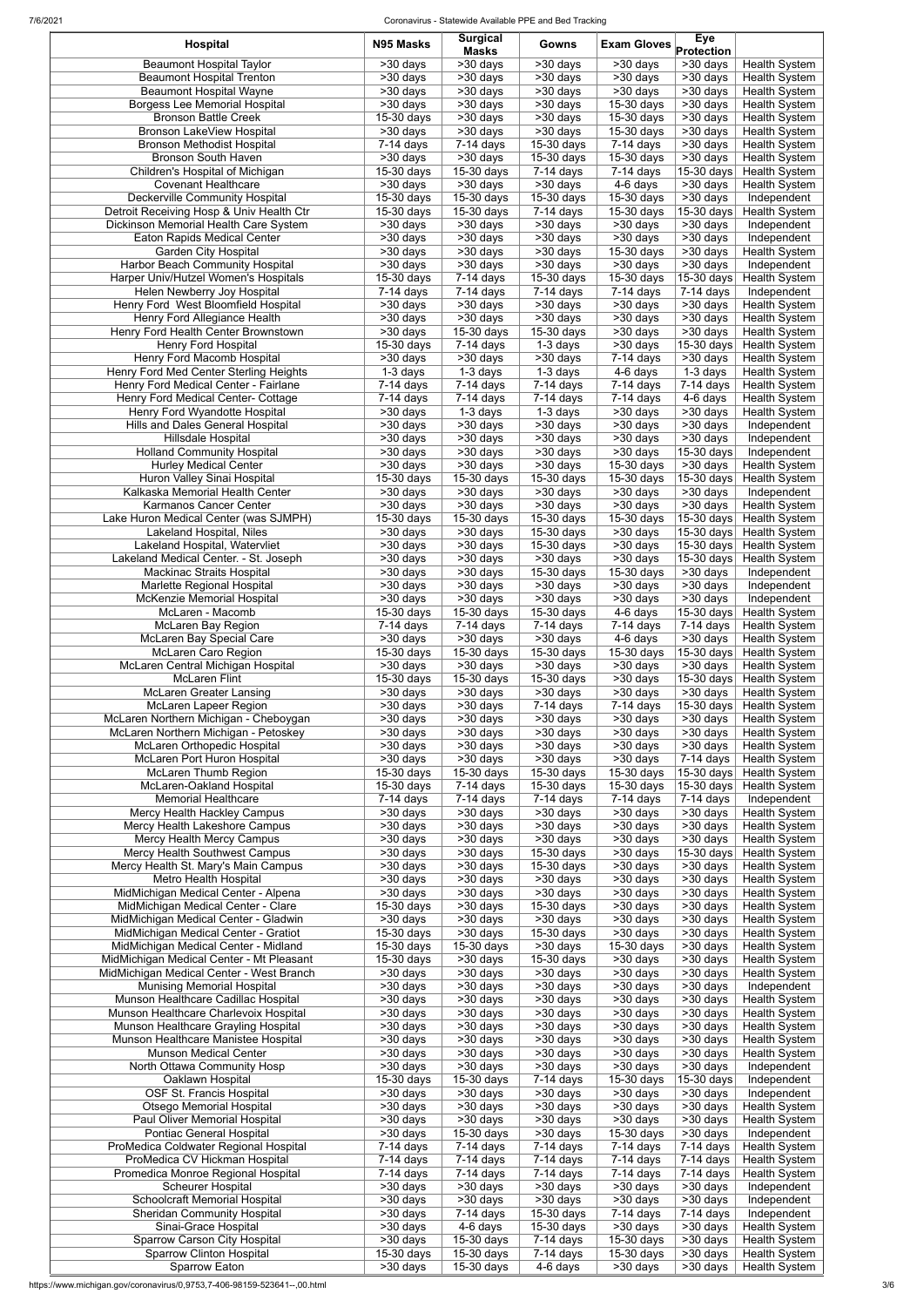7/6/2021 Coronavirus - Statewide Available PPE and Bed Tracking

| <b>Hospital</b>                          | N95 Masks               | <b>Surgical</b><br><b>Masks</b> | Gowns                 | <b>Exam Gloves</b>    | <b>Eye</b><br>Protection |                      |
|------------------------------------------|-------------------------|---------------------------------|-----------------------|-----------------------|--------------------------|----------------------|
| Sparrow Hospital                         | >30 days                | $>30$ days                      | >30 days              | >30 days              | $\overline{>30}$ days    | <b>Health System</b> |
| Sparrow Ionia Hospital                   | $\overline{7}$ -14 days | $15-30$ days                    | $7-14$ days           | 15-30 days            | $>30$ days               | Health System        |
| <b>Sparrow Specialty Hospital</b>        | >30 days                | >30 days                        | >30 days              | >30 days              | $\overline{>30}$ days    | Health System        |
| Spectrum Health - Big Rapids Hospital    | >30 days                | >30 days                        | $\overline{>30}$ days | >30 days              | $\overline{>30}$ days    | Health System        |
| Spectrum Health - Blodgett Hospital      | >30 days                | >30 days                        | $>30$ days            | >30 days              | $>30$ days               | <b>Health System</b> |
| Spectrum Health - Butterworth Hospital   | >30 days                | >30 days                        | $>30$ days            | >30 days              | >30 days                 | <b>Health System</b> |
| Spectrum Health - Ludington Hospital     | >30 days                | >30 days                        | $>30$ days            | >30 days              | $>30$ days               | Health System        |
| Spectrum Health - Pennock Hospital       | >30 days                | >30 days                        | $>30$ days            | >30 days              | >30 days                 | <b>Health System</b> |
| Spectrum Health - Reed City Hospital     | >30 days                | >30 days                        | $>30$ days            | >30 days              | $>30$ days               | <b>Health System</b> |
| Spectrum Health Gerber Memorial          | >30 days                | >30 days                        | $>30$ days            | >30 days              | $>30$ days               | <b>Health System</b> |
| Spectrum Health Kelsey Hospital          | >30 days                | >30 days                        | $>30$ days            | >30 days              | $>30$ days               | <b>Health System</b> |
| Spectrum Health United Hospital          | $\overline{>30}$ days   | >30 days                        | >30 days              | >30 days              | $>30$ days               | Health System        |
| Spectrum Health Zeeland Hospital         | >30 days                | >30 days                        | $>30$ days            | >30 days              | $>30$ days               | Health System        |
| Spectrum Helen DeVos Children's Hospital | $\overline{>}30$ days   | >30 days                        | >30 days              | >30 days              | $>30$ days               | Health System        |
| St. Joseph Mercy Brighton                | >30 days                | >30 days                        | $>30$ days            | >30 days              | >30 days                 | <b>Health System</b> |
| St. Joseph Mercy Chelsea                 | >30 days                | >30 days                        | $\overline{>30}$ days | >30 days              | >30 days                 | <b>Health System</b> |
| St. Joseph Mercy Hospital                | $>30$ days              | >30 days                        | 4-6 days              | 4-6 days              | >30 days                 | Health System        |
| St. Joseph Mercy Livingston Hospital     | $>30$ days              | >30 days                        | $\overline{>30}$ days | $\overline{>30}$ days | $\overline{>30}$ days    | Health System        |
| St. Joseph Mercy Oakland                 | >30 days                | >30 days                        | $>30$ days            | >30 days              | >30 days                 | Health System        |
| St. Mary Mercy Hospital                  | >30 days                | 15-30 days                      | $15-30$ days          | >30 days              | 15-30 days               | Health System        |
| St.John Medical Center - Macomb Township | 4-6 days                | $7-14$ days                     | $7-14$ days           | $7-14$ days           | 7-14 days                | <b>Health System</b> |
| <b>Straith Hospital</b>                  | $>30$ days              | $>30$ days                      | $>30$ days            | >30 days              | $>30$ days               | Independent          |
| <b>Sturgis Hospital</b>                  | $>30$ days              | >30 days                        | $>30$ days            | >30 days              | $>30$ days               | Independent          |
| Three Rivers Health                      | >30 days                | >30 days                        | >30 days              | >30 days              | >30 days                 | Independent          |
| University of MI Hospitals & Health Ctr  | >30 days                | >30 days                        | $>30$ days            | >30 days              | >30 days                 | Health System        |
| UP Health System - Marquette             | >30 days                | >30 days                        | $>30$ days            | 15-30 days            | $>30$ days               | Health System        |
| UP Health System - Portage               | >30 days                | >30 days                        | $>30$ days            | $>30$ days            | $>30$ days               | <b>Health System</b> |
| <b>UP Health System-Bell</b>             | >30 days                | >30 days                        | $>30$ days            | >30 days              | >30 days                 | Health System        |
| War Memorial Hospital                    | >30 days                | >30 days                        | $>30$ days            | >30 days              | >30 days                 | Independent          |

### **Patient Census as of 6/28/2021**

| Hospital                                 | COVID-19<br><b>Patients</b> | COVID-19<br><b>Patients in ICU</b> | <b>Bed Occupancy</b><br>$\frac{0}{0}$ |
|------------------------------------------|-----------------------------|------------------------------------|---------------------------------------|
| Allegan General Hospital                 | 0                           | 0                                  | 28%                                   |
| <b>Ascension Borgess Hospital</b>        | 0                           | 0                                  | 82%                                   |
| <b>Ascension Borgess-Pipp Hospital</b>   | 0                           | 0                                  | 53%                                   |
| <b>Ascension Genesys Hospital</b>        | $\overline{2}$              | 1                                  | 91%                                   |
| Ascension Macomb Oakland Madison Heights | $\mathbf 0$                 | 0                                  | 34%                                   |
| Ascension Macomb Oakland Warren          | 5                           |                                    | 83%                                   |
| Ascension Providence Hospital Novi       | 3                           | 1                                  | 78%                                   |
| Ascension Providence Hospital Southfield | 4                           | $\overline{2}$                     | 82%                                   |
| <b>Ascension Providence Rochester</b>    | 0                           | 0                                  | 50%                                   |
| <b>Ascension River District Hospital</b> | 0                           | 0                                  | 67%                                   |
| Ascension St. John Hospital              | 6                           | $\overline{2}$                     | 87%                                   |
| Ascension St. Joseph Hospital            | 0                           | 0                                  | 31%                                   |
| Ascension St. Mary's Hospital            | 3                           | 1                                  | 86%                                   |
| <b>Ascension Standish Hospital</b>       | 0                           | 0                                  | 11%                                   |
| Aspirus Iron River Hospital              | $\mathbf 0$                 | 0                                  | 13%                                   |
| Aspirus Ironwood Hospital                | $\mathbf 0$                 | 0                                  | 22%                                   |
| Aspirus Keweenaw Hospital                | 0                           | 0                                  | 29%                                   |
|                                          | 0                           | 0                                  | 30%                                   |
| Aspirus Ontonagon Hospital               |                             |                                    |                                       |
| <b>Baraga County Memorial Hospital</b>   | 0<br>7                      | 0                                  | 7%                                    |
| <b>Beaumont Farmington Hills</b>         |                             | $\overline{2}$                     | 71%                                   |
| Beaumont Hospital - Royal Oak            | $\overline{12}$             | $\mathbf 0$                        | 79%                                   |
| <b>Beaumont Hospital - Troy</b>          | 10                          | 1                                  | 79%                                   |
| <b>Beaumont Hospital Dearborn</b>        | 17                          | $\overline{2}$                     | 84%                                   |
| <b>Beaumont Hospital Grosse Pointe</b>   | 3                           | $\mathbf 0$                        | 62%                                   |
| <b>Beaumont Hospital Taylor</b>          |                             | 0                                  | 67%                                   |
| <b>Beaumont Hospital Trenton</b>         | 3                           | $\overline{2}$                     | 63%                                   |
| <b>Beaumont Hospital Wayne</b>           | 3                           | 1                                  | 77%                                   |
| <b>Borgess Lee Memorial Hospital</b>     | 0                           | 0                                  | 68%                                   |
| <b>Bronson Battle Creek</b>              |                             | 4                                  | 78%                                   |
| Bronson LakeView Hospital                | 0                           | 0                                  | 63%                                   |
| <b>Bronson Methodist Hospital</b>        | $\overline{11}$             | $\overline{2}$                     | 74%                                   |
| <b>Bronson South Haven</b>               | $\mathbf 0$                 | 0                                  | 63%                                   |
| Children's Hospital of Michigan          | 1                           | 0                                  | 78%                                   |
| <b>Covenant Healthcare</b>               | 4                           | 1                                  | 91%                                   |
| <b>Deckerville Community Hospital</b>    | 0                           | 0                                  | $0\%$                                 |
| Detroit Receiving Hosp & Univ Health Ctr | 9                           | 4                                  | 95%                                   |
| Dickinson Memorial Health Care System    | 0                           | 0                                  | 51%                                   |
| <b>Eaton Rapids Medical Center</b>       | 0                           | 0                                  | 5%                                    |
| <b>Garden City Hospital</b>              | $\overline{2}$              | 0                                  | 54%                                   |
| Harbor Beach Community Hospital          | 0                           | 0                                  | 13%                                   |
| Harper Univ/Hutzel Women's Hospitals     | 4                           | $\overline{2}$                     | 99%                                   |
| Helen Newberry Joy Hospital              | 0                           | $\mathbf 0$                        | 15%                                   |
| Henry Ford Allegiance Health             | $\overline{7}$              | $\overline{2}$                     | 64%                                   |
| Henry Ford Hospital                      | $\overline{21}$             | 8                                  | 82%                                   |
| <b>Henry Ford Macomb Hospital</b>        | 6                           | 0                                  | 95%                                   |
| Henry Ford West Bloomfield Hospital      | 3                           | 0                                  | 70%                                   |
|                                          |                             |                                    | 75%                                   |
| Henry Ford Wyandotte Hospital            | 4                           | 0                                  |                                       |
| <b>Hills and Dales General Hospital</b>  | 0                           | 0                                  | 14%                                   |
| <b>Hillsdale Hospital</b>                | 0                           | 0                                  | 49%                                   |
| <b>Holland Community Hospital</b>        | $\overline{3}$              | 0                                  | 66%                                   |
| <b>Hurley Medical Center</b>             | 4                           | $\overline{2}$                     | 97%                                   |
| Huron Valley Sinai Hospital              | 0                           | 0                                  | 41%                                   |
| Kalkaska Memorial Health Center          | 0                           | 0                                  | 25%                                   |
| <b>Karmanos Cancer Center</b>            |                             |                                    | 72%                                   |
| Lake Huron Medical Center (was SJMPH)    | 1                           | 0                                  | 60%                                   |
| Lakeland Hospital, Niles                 | 0                           | 0                                  | 62%                                   |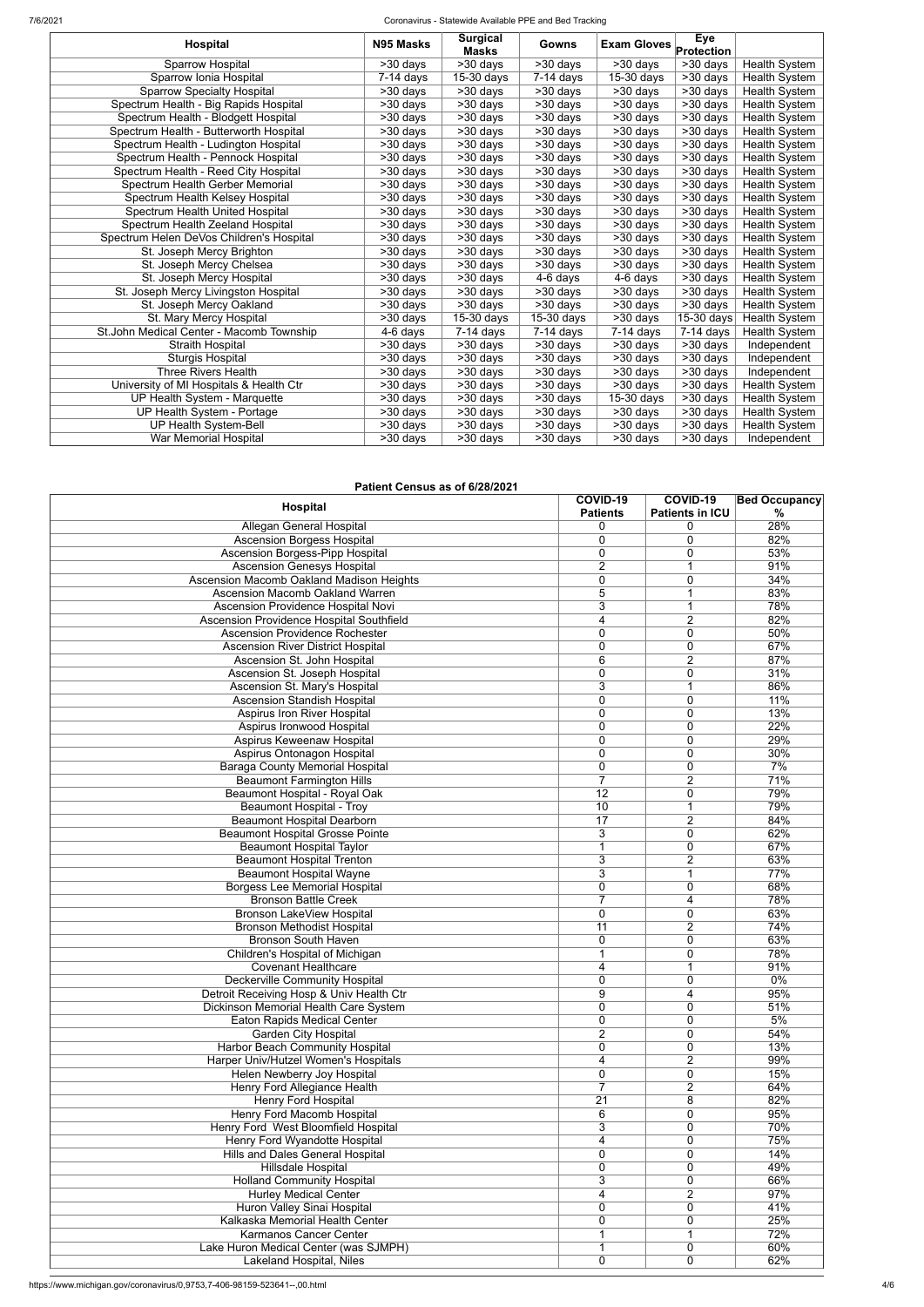| Hospital                                                                     | COVID-19<br><b>Patients</b>    | COVID-19<br><b>Patients in ICU</b> | <b>Bed Occupancy</b><br>% |
|------------------------------------------------------------------------------|--------------------------------|------------------------------------|---------------------------|
| Lakeland Hospital, Watervliet                                                | 0                              | 0                                  | 58%                       |
| Lakeland Medical Center. - St. Joseph                                        | 8                              | 0                                  | 80%                       |
| <b>Mackinac Straits Hospital</b>                                             | $\mathbf 0$                    | $\mathbf 0$                        | 33%                       |
| Marlette Regional Hospital                                                   | 0                              | $\mathbf 0$                        | 36%                       |
| McKenzie Memorial Hospital                                                   | 0                              | $\mathbf 0$                        | 12%                       |
| McLaren - Macomb                                                             | 3                              |                                    | 91%                       |
| <b>McLaren Bay Region</b>                                                    |                                | $\mathbf 0$                        | 71%                       |
| McLaren Bay Special Care<br><b>McLaren Caro Region</b>                       | 0<br>0                         | $\mathbf 0$<br>$\mathbf 0$         | 19%<br>0%                 |
| McLaren Central Michigan Hospital                                            | $\mathbf 0$                    | 0                                  | 47%                       |
| <b>McLaren Flint</b>                                                         | 6                              | 3                                  | 95%                       |
| <b>McLaren Greater Lansing</b>                                               | $\overline{6}$                 | $\mathbf 0$                        | 94%                       |
| McLaren Lapeer Region                                                        |                                | 0                                  | 47%                       |
| McLaren Northern Michigan - Petoskey                                         | 1                              | 1                                  | 53%                       |
| <b>McLaren Orthopedic Hospital</b>                                           | $\mathbf 0$                    | $\mathbf 0$                        | 59%                       |
| <b>McLaren Port Huron Hospital</b>                                           | $\overline{2}$                 | $\mathbf 0$                        | 78%                       |
| <b>McLaren Thumb Region</b>                                                  | $\mathbf 0$                    | $\mathbf 0$                        | 36%                       |
| <b>McLaren-Oakland Hospital</b>                                              | 0                              | $\mathbf 0$                        | 70%                       |
| <b>Memorial Healthcare</b>                                                   | $\overline{2}$                 | 1                                  | 47%                       |
| Mercy Health Hackley Campus                                                  | $\mathbf{0}$                   | 0                                  | 0%                        |
| Mercy Health Lakeshore Campus                                                | 0                              | 0                                  | 10%                       |
| Mercy Health Mercy Campus                                                    | 9                              | $\overline{2}$                     | 78%                       |
| Mercy Health St. Mary's Main Campus                                          | 9                              | $\overline{2}$                     | 69%                       |
| Metro Health Hospital                                                        | 4                              | $\mathbf 0$                        | 73%                       |
| MidMichigan Medical Center - Alpena<br>MidMichigan Medical Center - Clare    | 0                              | $\mathbf 0$<br>$\mathbf 0$         | 40%<br>20%                |
| MidMichigan Medical Center - Gladwin                                         | 1                              | $\mathbf 0$                        | 44%                       |
| MidMichigan Medical Center - Gratiot                                         | 1                              | $\mathbf 0$                        | 47%                       |
| MidMichigan Medical Center - Midland                                         | $\overline{2}$                 | 0                                  | 78%                       |
| MidMichigan Medical Center - West Branch                                     | 0                              | $\mathbf 0$                        | 19%                       |
| <b>Munising Memorial Hospital</b>                                            | 0                              | 0                                  | 36%                       |
| Munson Healthcare Cadillac Hospital                                          | 1                              | $\mathbf 0$                        | 67%                       |
| Munson Healthcare Charlevoix Hospital                                        | $\mathbf 0$                    | $\mathbf 0$                        | 20%                       |
| Munson Healthcare Grayling Hospital                                          | $\mathbf 0$                    | $\mathbf 0$                        | 40%                       |
| Munson Healthcare Manistee Hospital                                          | $\mathbf 0$                    | $\mathbf 0$                        | 13%                       |
| <b>Munson Medical Center</b>                                                 | 0                              | 0                                  | 76%                       |
| North Ottawa Community Hosp                                                  | 0                              | $\Omega$                           | 11%                       |
| Oaklawn Hospital                                                             | 1                              | 1                                  | 53%                       |
| OSF St. Francis Hospital                                                     | $\overline{2}$                 | 1                                  | 28%                       |
| <b>Otsego Memorial Hospital</b>                                              | $\mathbf 0$<br>0               | $\mathbf 0$<br>$\mathbf 0$         | 29%<br>$0\%$              |
| Paul Oliver Memorial Hospital<br><b>Pontiac General Hospital</b>             | 0                              | $\mathbf 0$                        | 45%                       |
| ProMedica Coldwater Regional Hospital                                        |                                | $\mathbf 0$                        | 33%                       |
| ProMedica CV Hickman Hospital                                                | $\mathbf 0$                    | $\mathbf 0$                        | 59%                       |
| Promedica Monroe Regional Hospital                                           |                                | $\mathbf 0$                        | 29%                       |
| <b>Scheurer Hospital</b>                                                     | $\mathbf 0$                    | $\mathbf 0$                        | 8%                        |
| <b>Schoolcraft Memorial Hospital</b>                                         | $\mathbf 0$                    | $\mathbf 0$                        | 67%                       |
| <b>Sheridan Community Hospital</b>                                           |                                | $\mathbf 0$                        | 40%                       |
| Sinai-Grace Hospital                                                         | 4                              |                                    | 65%                       |
| Sparrow Carson City Hospital                                                 | $\mathbf 0$                    | $\mathbf 0$                        | 47%                       |
| <b>Sparrow Clinton Hospital</b>                                              | $\mathbf 0$                    | $\mathbf 0$                        | 44%                       |
| Sparrow Eaton                                                                |                                | $\mathbf 0$                        | 38%                       |
| Sparrow Hospital                                                             | 5                              | 0                                  | 94%                       |
| Sparrow Ionia Hospital                                                       | $\mathbf{0}$<br>$\overline{2}$ | $\mathbf 0$                        | 40%<br>68%                |
| Spectrum Health - Big Rapids Hospital<br>Spectrum Health - Blodgett Hospital | 5                              | 0<br>1                             | 83%                       |
| Spectrum Health - Butterworth Hospital                                       | 22                             | $\overline{2}$                     | 90%                       |
| Spectrum Health - Ludington Hospital                                         | $\mathbf{0}$                   | $\mathbf 0$                        | 48%                       |
| Spectrum Health - Pennock Hospital                                           | $\mathbf{0}$                   | $\mathbf 0$                        | 68%                       |
| Spectrum Health - Reed City Hospital                                         | $\mathbf 0$                    | $\mathbf 0$                        | 60%                       |
| Spectrum Health Gerber Memorial                                              | $\mathbf 0$                    | $\mathbf 0$                        | 55%                       |
| Spectrum Health United Hospital                                              | $\overline{2}$                 | $\mathbf 0$                        | 61%                       |
| Spectrum Health Zeeland Hospital                                             | 1                              | $\mathbf 0$                        | 38%                       |
| Spectrum Helen DeVos Children's Hospital                                     | 1                              | $\mathbf 0$                        | 68%                       |
| St. Joseph Mercy Chelsea                                                     | $\mathbf 0$                    | $\mathbf 0$                        | 68%                       |
| St. Joseph Mercy Hospital                                                    | 8                              | и                                  | 99%                       |
| St. Joseph Mercy Livingston Hospital                                         | $\mathbf 0$                    | $\mathbf 0$                        | 83%                       |
| St. Joseph Mercy Oakland                                                     | 3                              | $\mathbf 0$                        | 76%                       |
| St. Mary Mercy Hospital                                                      | 4                              | 1                                  | 73%                       |
| <b>Straith Hospital</b>                                                      | $\mathbf 0$<br>$\mathbf 0$     | 0<br>$\mathbf 0$                   | 29%<br>40%                |
| <b>Sturgis Hospital</b><br><b>Three Rivers Health</b>                        | $\mathbf 0$                    | 0                                  | 49%                       |
| University of MI Hospitals & Health Ctr                                      | $\overline{33}$                | 10                                 | 90%                       |
| UP Health System - Marquette                                                 |                                |                                    | 90%                       |
| UP Health System - Portage                                                   | $\overline{0}$                 | $\overline{0}$                     | 56%                       |
| UP Health System-Bell                                                        | 1                              | 0                                  | 36%                       |
| <b>War Memorial Hospital</b>                                                 | $\overline{0}$                 | 0                                  | 83%                       |
| <b>Grand Total</b>                                                           | 324                            | $\overline{71}$                    | 74%                       |

**Bed Occupancy** - The percentage of staffed inpatient beds occupied by any patient regardless of COVID-19 status. This includes surge or overflow beds.**Data Dictionary:[Tableau Dashboard of Health System/Hospital Data](https://public.tableau.com/profile/mhapublic#!/vizhome/COVIDPublicDashboard/PleaseRead)**The data reflects the status in short term acute care community hospitals 24 hours prior to the time that the data was posted to this website.**General Information:** This information has been compiled by the Michigan Health & Hospital Association (MHA) on behalf of the Michigan Department of Health & Human Services (MDHHS). The data is from the state of Michigan's EMResource data system. Hospitals are required to enter data into EMResource.

**PPE Days on Hand** - This is based on a number of factors including the amount of PPE, the number of COVID-19 patients, beds, industry standard usage and conservation techniques.

**COVID-19 Patients** - Confirmed positive patients, as well as patients who are suspected of having COVID-19. This includes COVID-19 patients in the ICU.